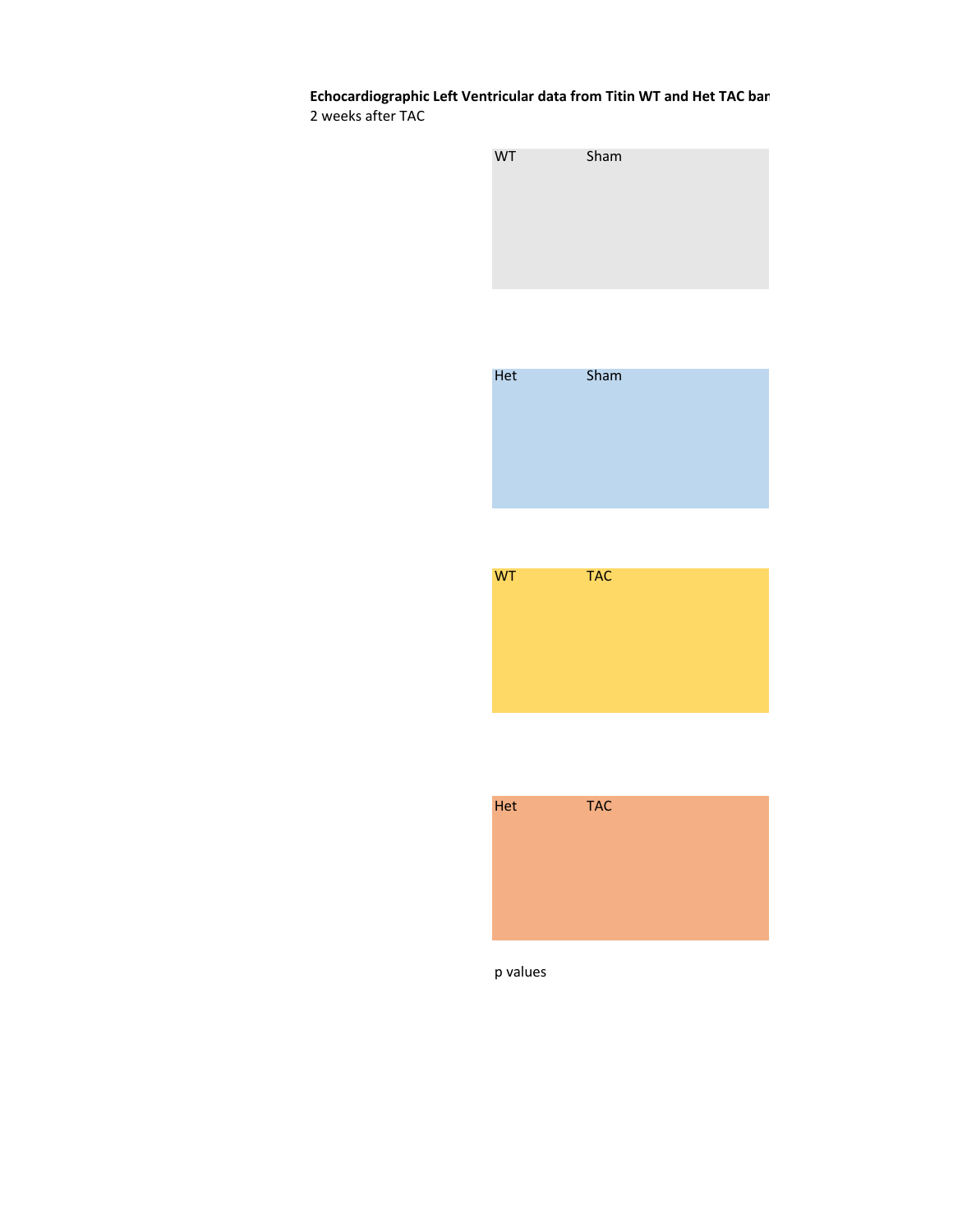|            | ided and sham mice |            |       |      |        |        |       |  |  |  |  |
|------------|--------------------|------------|-------|------|--------|--------|-------|--|--|--|--|
|            | Weight             | HR         | IVS;d |      | LVID;d | LVPW:d | IVS;S |  |  |  |  |
|            | gm                 | <b>BPM</b> |       |      |        |        |       |  |  |  |  |
| Mean       |                    | 31.1       | 420   | 1.04 | 4.38   | 0.85   | 1.54  |  |  |  |  |
| <b>SD</b>  |                    | 2.28       | 56    | 0.14 | 0.21   | 0.13   | 0.25  |  |  |  |  |
| <b>Max</b> |                    | 33.2       | 469   | 1.21 | 4.74   | 1.07   | 1.95  |  |  |  |  |
| Median     |                    | 31.6       | 438   | 1.07 | 4.29   | 0.80   | 1.49  |  |  |  |  |
| Min        |                    | 27.4       | 341   | 0.88 | 4.23   | 0.76   | 1.28  |  |  |  |  |
| Mean+2SD   |                    | 35.6       | 531   | 1.32 | 4.80   | 1.10   | 2.04  |  |  |  |  |
| Mean-2SD   |                    | 26.5       | 308   | 0.76 | 3.96   | 0.59   | 1.05  |  |  |  |  |

|            | gm | <b>BPM</b> |     |      |      |      |      |
|------------|----|------------|-----|------|------|------|------|
| Mean       |    | 31.9       | 406 | 1.07 | 4.33 | 0.96 | 1.58 |
| <b>SD</b>  |    | 2.63       | 34  | 0.14 | 0.45 | 0.20 | 0.24 |
| <b>Max</b> |    | 36.0       | 443 | 1.20 | 4.85 | 1.26 | 1.86 |
| Median     |    | 31.7       | 417 | 1.11 | 4.39 | 0.94 | 1.67 |
| Min        |    | 28.6       | 331 | 0.76 | 3.60 | 0.66 | 1.13 |
| Mean+2SD   |    | 37.1       | 473 | 1.35 | 5.23 | 1.37 | 2.06 |
| Mean-2SD   |    | 26.6       | 338 | 0.80 | 3.42 | 0.55 | 1.10 |

|               | gm | <b>BPM</b> |     |      |      |      |      |
|---------------|----|------------|-----|------|------|------|------|
| <b>Mean</b>   |    | 31.4       | 417 | 1.18 | 4.15 | 1.03 | 1.50 |
| <b>SD</b>     |    | 2.35       | 46  | 0.17 | 0.47 | 0.10 | 0.17 |
| <b>Max</b>    |    | 35.2       | 470 | 1.41 | 4.69 | 1.21 | 1.78 |
| <b>Median</b> |    | 31.2       | 422 | 1.18 | 4.31 | 1.02 | 1.46 |
| <b>Min</b>    |    | 28.5       | 342 | 0.98 | 3.27 | 0.91 | 1.33 |
| Mean+2SD      |    | 36.1       | 508 | 1.51 | 5.10 | 1.23 | 1.85 |
| Mean-2SD      |    | 26.7       | 326 | 0.84 | 3.20 | 0.82 | 1.16 |

|                | gm   | <b>BPM</b> |    |      |      |      |      |
|----------------|------|------------|----|------|------|------|------|
| <b>Mean</b>    | 30.3 | 458        |    | 1.10 | 4.59 | 1.08 | 1.48 |
| <b>SD</b>      | 2.20 |            | 26 | 0.11 | 0.41 | 0.15 | 0.15 |
| <b>Max</b>     | 32.0 | 494        |    | 1.28 | 5.40 | 1.26 | 1.67 |
| <b>Median</b>  | 31.4 | 462        |    | 1.06 | 4.48 | 1.11 | 1.48 |
| <b>Min</b>     | 26.7 | 424        |    | 0.97 | 4.31 | 0.87 | 1.29 |
| Mean+2SD       | 34.7 | 509        |    | 1.32 | 5.40 | 1.38 | 1.78 |
| Mean-2SD       | 25.9 | 407        |    | 0.87 | 3.78 | 0.79 | 1.18 |
|                |      |            |    |      |      |      |      |
| Baseline; WT \ | 0.58 | 0.57       |    | 0.69 | 0.83 | 0.30 | 0.78 |
| WT; Sham vs 1  | 0.82 | 0.93       |    | 0.18 | 0.35 | 0.02 | 0.76 |
| Het; Sham vs 1 | 0.25 | 0.01       |    | 0.74 | 0.29 | 0.23 | 0.40 |
| TAC: WT vs He  | 0.40 | 0.08       |    | 0.35 | 0.11 | 0.43 | 0.82 |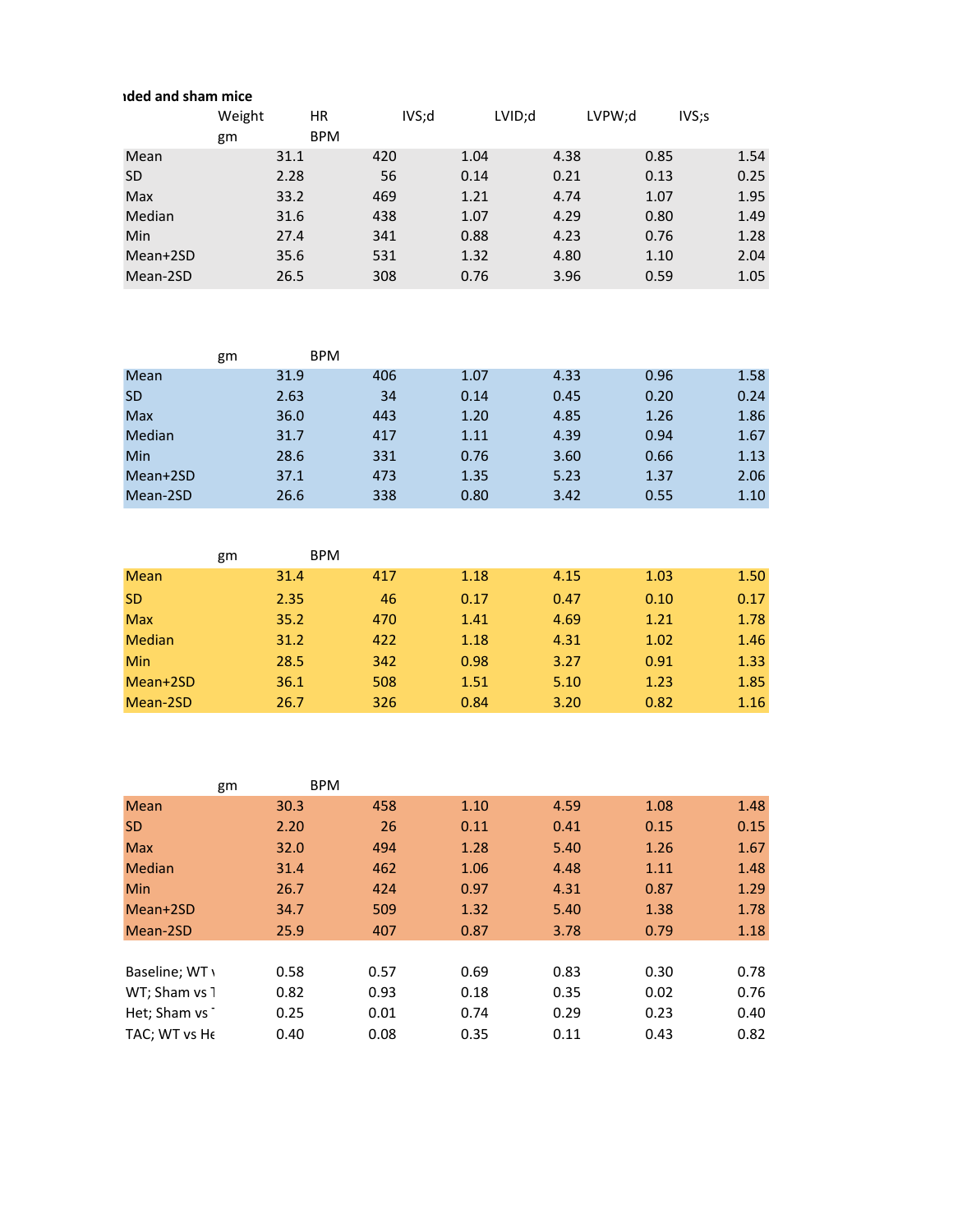| LVID;s | LVPW;s |      |      | %LVPW thick % IVS thick | <b>FS %</b> | LVd Mass Mar |     |
|--------|--------|------|------|-------------------------|-------------|--------------|-----|
|        | 3.14   | 1.22 | 0.94 | 45.1                    | 49.3        | 28.3         | 172 |
|        | 0.48   | 0.23 | 0.07 | 25.30                   | 25.10       | 9.68         | 25  |
|        | 3.49   | 1.43 | 1.01 | 74.7                    | 82.2        | 44.0         | 209 |
|        | 3.37   | 1.36 | 0.95 | 33.6                    | 39.1        | 26.4         | 171 |
|        | 2.37   | 0.96 | 0.84 | 21.0                    | 25.6        | 20.1         | 141 |
|        | 4.10   | 1.69 | 1.08 | 95.7                    | 99.5        | 47.7         | 223 |
|        | 2.19   | 0.76 | 0.81 | $-5.5$                  | $-0.9$      | 9.0          | 121 |

| 3.04 | 1.30 | 1.02 | 37.5   | 47.3  | 30.5 | 188 |
|------|------|------|--------|-------|------|-----|
| 0.63 | 0.23 | 0.16 | 20.69  | 12.60 | 8.19 | 50  |
| 4.06 | 1.54 | 1.23 | 70.0   | 67.6  | 44.7 | 292 |
| 3.10 | 1.33 | 1.02 | 35.8   | 46.4  | 30.4 | 185 |
| 1.99 | 0.89 | 0.71 | 11.0   | 24.5  | 15.9 | 127 |
| 4.30 | 1.77 | 1.34 | 78.8   | 72.5  | 46.9 | 289 |
| 1.77 | 0.83 | 0.70 | $-3.9$ | 22.1  | 14.1 | 87  |

| 3.02 | 1.46 | 1.10 | 42.2  | 28.5 | 28.0 | 197 |
|------|------|------|-------|------|------|-----|
| 0.67 | 0.25 | 0.11 | 19.54 | 7.49 | 9.66 | 41  |
| 3.57 | 1.74 | 1.23 | 78.1  | 39.8 | 47.7 | 257 |
| 3.22 | 1.43 | 1.10 | 40.2  | 29.1 | 23.9 | 176 |
| 1.71 | 1.13 | 0.97 | 24.2  | 17.7 | 19.3 | 152 |
| 4.36 | 1.95 | 1.32 | 81.2  | 43.5 | 47.4 | 278 |
| 1.68 | 0.97 | 0.88 | 3.1   | 13.6 | 8.7  | 115 |

| 3.77 | 1.31 | 1.09 | 21.5 | 36.5   | 17.6 | 226  |
|------|------|------|------|--------|------|------|
| 0.24 | 0.16 | 0.09 | 8.81 | 20.61  | 4.09 | 30   |
| 4.17 | 1.51 | 1.22 | 32.5 | 72.2   | 22.8 | 268  |
| 3.72 | 1.34 | 1.12 | 21.2 | 33.4   | 18.3 | 227  |
| 3.58 | 1.11 | 0.96 | 8.7  | 10.3   | 11.5 | 179  |
| 4.24 | 1.64 | 1.27 | 39.1 | 77.7   | 25.8 | 285  |
| 3.30 | 0.98 | 0.91 | 3.9  | $-4.7$ | 9.4  | 166  |
|      |      |      |      |        |      |      |
| 0.76 | 0.58 | 0.36 | 0.56 | 0.85   | 0.68 | 0.52 |
| 0.74 | 0.12 | 0.02 | 0.82 | 0.06   | 0.96 | 0.26 |
| 0.02 | 0.91 | 0.33 | 0.10 | 0.24   | 0.00 | 0.13 |
| 0.03 | 0.23 | 0.84 | 0.04 | 0.36   | 0.03 | 0.18 |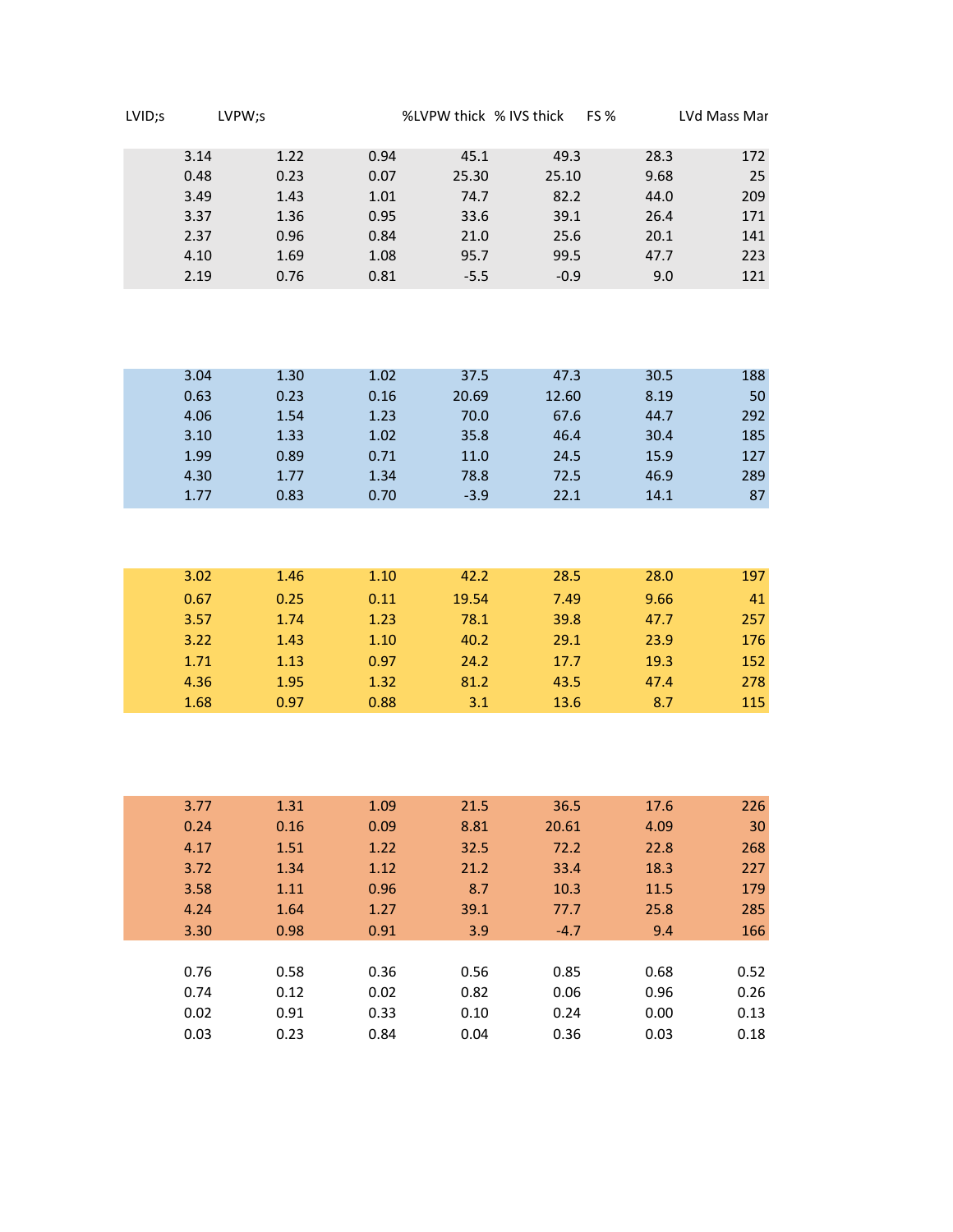| LVs Mass Man LV masses diff LVwtd / Bdy Wt |        |      | ESV teich | EF teich | SV teich |    |
|--------------------------------------------|--------|------|-----------|----------|----------|----|
| 183                                        | 10%    | 5.5  |           | 40       | 54%      | 47 |
| 14                                         | 12%    | 0.72 |           | 13       | 14%      | 11 |
| 207                                        | 29%    | 6.6  |           | 51       | 76%      | 60 |
| 181                                        | 4%     | 5.2  |           | 46       | 52%      | 48 |
| 173                                        | 1%     | 4.9  |           | 20       | 41%      | 35 |
| 211                                        | 34%    | 7.0  |           | 67       | 82%      | 69 |
| 156                                        | $-14%$ | 4.1  |           | 14       | 26%      | 24 |

| 189 | 9%    | 5.8  | 38 | 57% | 47 |
|-----|-------|------|----|-----|----|
| 43  | 6%    | 1.15 | 18 | 12% | 8  |
| 264 | 18%   | 8.1  | 73 | 77% | 64 |
| 193 | 10%   | 5.7  | 38 | 58% | 47 |
| 137 | 0%    | 4.3  | 13 | 34% | 37 |
| 275 | 21%   | 8.1  | 75 | 82% | 64 |
| 104 | $-3%$ | 3.5  |    | 33% | 31 |

| 199 | 5%    | 6.3  | 38 | 54% | 40 |
|-----|-------|------|----|-----|----|
| 50  | 4%    | 1.27 | 16 | 14% | 6  |
| 262 | 13%   | 7.9  | 53 | 80% | 49 |
| 179 | 4%    | 6.2  | 42 | 48% | 40 |
| 133 | 1%    | 4.3  | 9  | 40% | 33 |
| 300 | 13%   | 8.8  | 71 | 81% | 51 |
| 99  | $-3%$ | 3.7  | 5  | 26% | 28 |

| 244  | 9%    | 7.5  |      | 61   | 37%  | 37   |
|------|-------|------|------|------|------|------|
| 43   | 6%    | 1.45 |      | 9    | 7%   | 15   |
| 308  | 18%   | 10.1 |      | 77   | 45%  | 64   |
| 241  | 9%    | 7.4  |      | 59   | 38%  | 33   |
| 186  | 3%    | 5.7  |      | 54   | 25%  | 21   |
| 329  | 22%   | 10.4 |      | 80   | 51%  | 66   |
| 159  | $-3%$ | 4.6  |      | 43   | 22%  | 7    |
|      |       |      |      |      |      |      |
| 0.77 | 0.79  | 0.60 | 0.46 | 0.83 | 0.64 | 0.89 |
| 0.51 | 0.32  | 0.26 | 0.27 | 0.81 | 0.97 | 0.19 |
| 0.04 | 0.82  | 0.03 | 0.43 | 0.02 | 0.00 | 0.11 |
| 0.11 | 0.17  | 0.13 | 0.53 | 0.01 | 0.02 | 0.61 |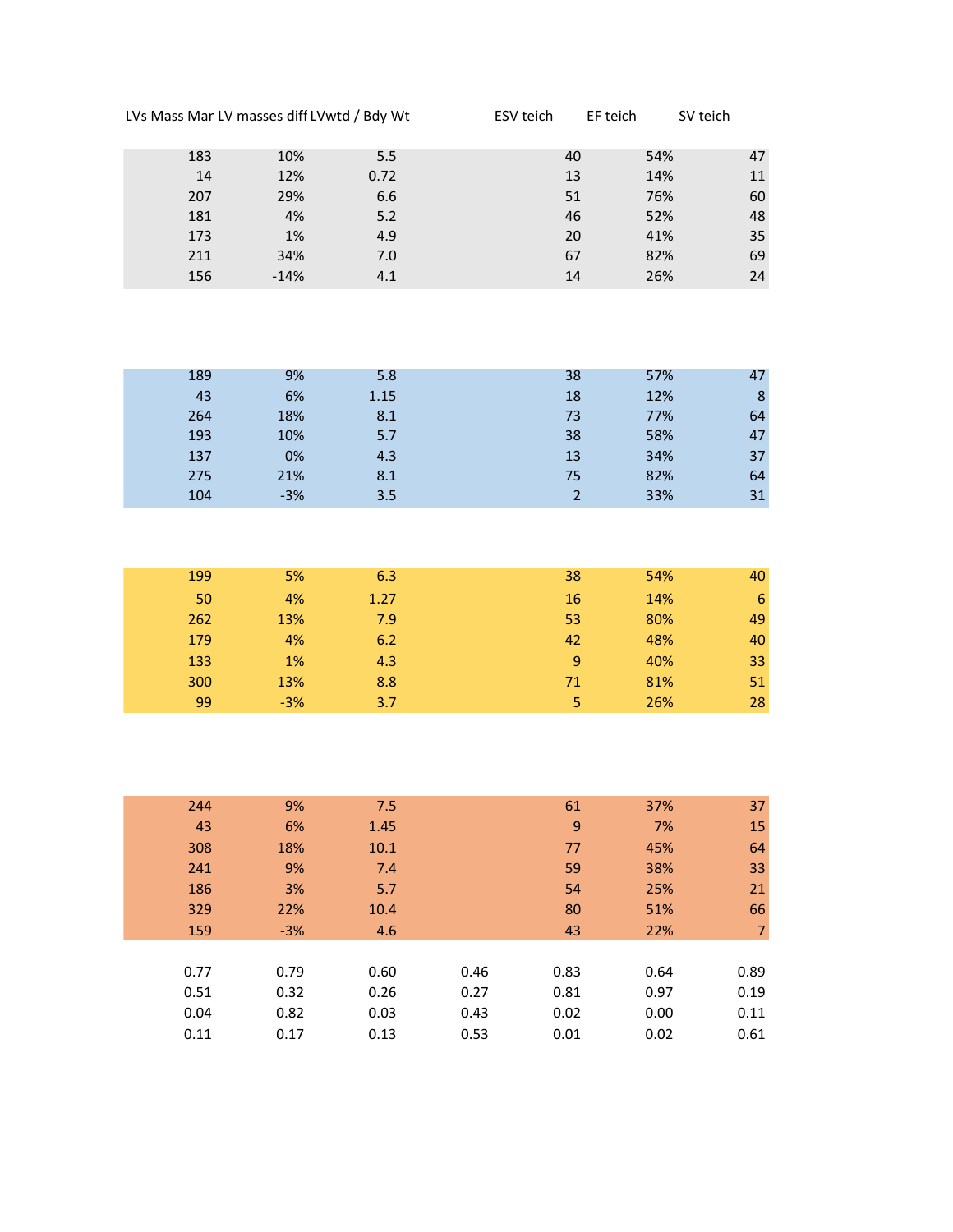| EDV teich | CO teich | LV mass / LVII h/r |      | <b>HR</b><br><b>BPM</b> | VTI<br>cm | Peak Vel<br>mm/s |
|-----------|----------|--------------------|------|-------------------------|-----------|------------------|
| 87        | 19.7     | 39.2               | 0.43 | 420                     | 4.0       | 1011             |
| 10        | 5.97     | 4.36               | 0.03 | 53                      | 1.00      | 237              |
| 104       | 28.2     | 44.1               | 0.47 | 466                     | 5.5       | 1319             |
| 83        | 20.7     | 39.1               | 0.43 | 436                     | 3.7       | 951              |
| 80        | 12.2     | 32.9               | 0.39 | 340                     | 3.0       | 719              |
| 107       | 31.6     | 47.9               | 0.49 | 526                     | 6.0       | 1484             |
| 67        | 7.7      | 30.4               | 0.37 | 315                     | 2.0       | 538              |

|     | Doppler data |      |      |            |      |      |
|-----|--------------|------|------|------------|------|------|
|     |              |      |      | <b>BPM</b> | cm   | mm/s |
| 86  | 19.3         | 43.3 | 0.48 | 401        | 4.6  | 1126 |
| 20  | 4.08         | 9.38 | 0.10 | 36         | 1.66 | 461  |
| 110 | 26.6         | 60.2 | 0.64 | 436        | 7.2  | 2060 |
| 87  | 19.2         | 42.9 | 0.50 | 408        | 3.7  | 1015 |
| 54  | 12.1         | 27.7 | 0.31 | 321        | 3.1  | 647  |
| 126 | 27.4         | 62.1 | 0.67 | 472        | 7.9  | 2048 |
| 45  | 11.1         | 24.6 | 0.28 | 330        | 1.2  | 204  |

|     |      |      |      | <b>BPM</b> | cm   | mm/s |
|-----|------|------|------|------------|------|------|
| 78  | 16.5 | 47.2 | 0.54 | 400        | 4.3  | 901  |
| 20  | 2.69 | 6.76 | 0.10 | 46         | 0.70 | 172  |
| 102 | 20.5 | 57.3 | 0.72 | 452        | 5.4  | 1085 |
| 84  | 15.8 | 46.6 | 0.54 | 405        | 4.4  | 950  |
| 43  | 12.9 | 40.2 | 0.44 | 320        | 3.5  | 610  |
| 117 | 21.9 | 60.7 | 0.74 | 493        | 5.7  | 1246 |
| 39  | 11.2 | 33.7 | 0.34 | 308        | 3.0  | 556  |

|      |      |      |      | <b>BPM</b> | cm   | mm/s |
|------|------|------|------|------------|------|------|
| 98   | 16.6 | 49.2 | 0.48 | 456        | 2.4  | 533  |
| 22   | 6.22 | 4.98 | 0.07 | 24         | 0.65 | 104  |
| 141  | 27.8 | 55.5 | 0.56 | 487        | 3.1  | 648  |
| 91   | 16.1 | 49.7 | 0.49 | 458        | 2.3  | 538  |
| 84   | 9.9  | 40.2 | 0.38 | 419        | 1.8  | 396  |
| 141  | 29.1 | 59.1 | 0.61 | 505        | 3.7  | 740  |
| 54   | 4.2  | 39.2 | 0.35 | 408        | 1.1  | 326  |
|      |      |      |      |            |      |      |
| 0.90 | 0.89 | 0.37 | 0.36 | 0.45       | 0.50 | 0.62 |
| 0.37 | 0.24 | 0.04 | 0.04 | 0.52       | 0.50 | 0.39 |
| 0.30 | 0.35 | 0.19 | 0.95 | 0.01       | 0.01 | 0.01 |
| 0.11 | 0.97 | 0.57 | 0.24 | 0.03       | 0.00 | 0.00 |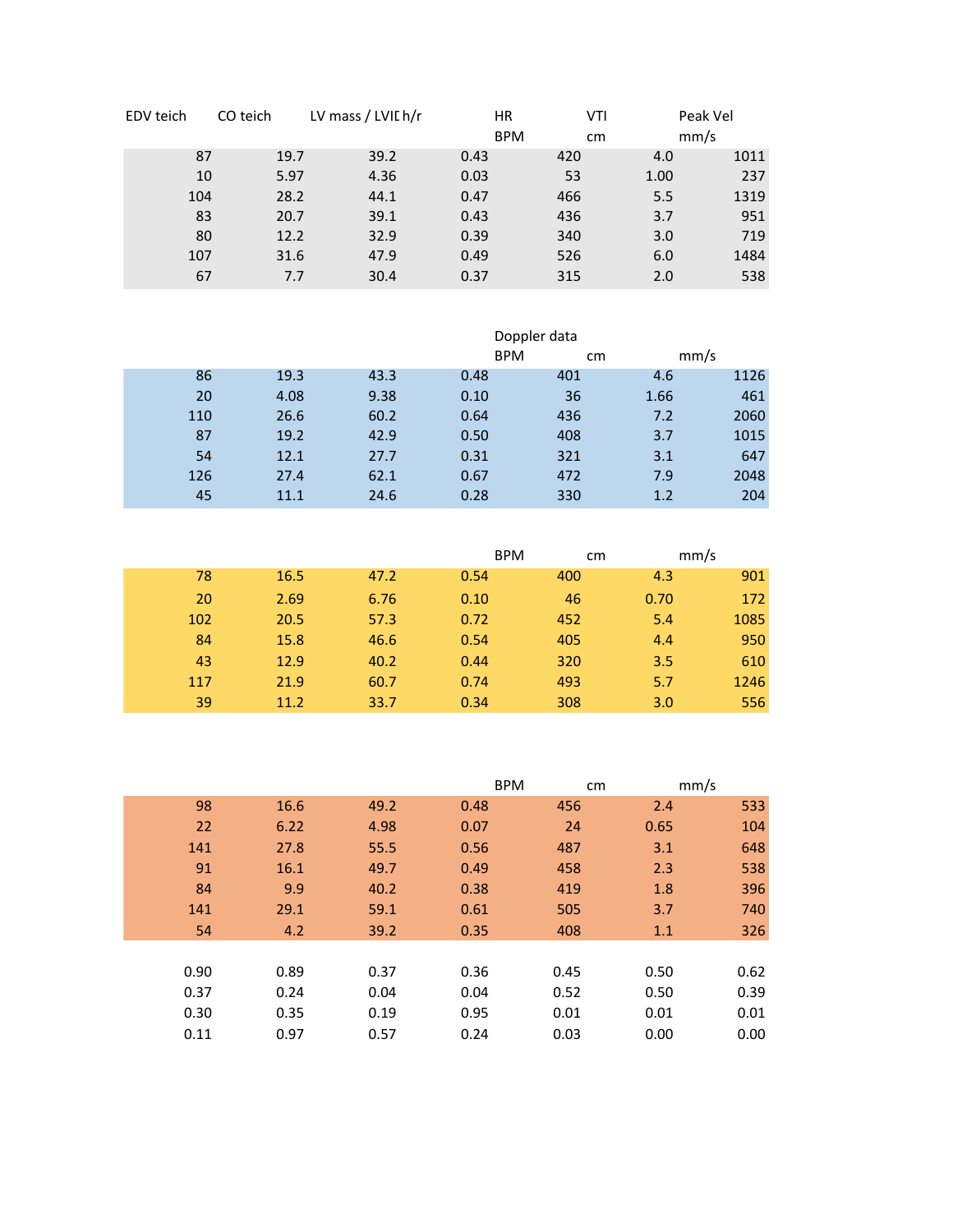| Ao Diameter SV |    | CO     |      | VTI | Peak Vel |        | <b>PA Diameter</b> |
|----------------|----|--------|------|-----|----------|--------|--------------------|
| mm             | ml | ml/min |      | cm  | mm/s     |        | mm                 |
| 1.5            |    | 0.07   | 30.7 |     | 3.1      | 687.4  | 1.1                |
| 0.11           |    | 0.02   | 9.73 |     | 0.80     | 123.77 | 0.18               |
| 1.7            |    | 0.11   | 46.6 |     | 4.5      | 877.8  | 1.3                |
| 1.6            |    | 0.07   | 26.7 |     | 2.9      | 658.7  | 1.1                |
| 1.4            |    | 0.05   | 22.6 |     | 2.5      | 540.8  | 0.9                |
| 1.8            |    | 0.12   | 50.1 |     | 4.7      | 934.9  | 1.5                |
| 1.3            |    | 0.03   | 11.2 |     | 1.5      | 439.8  | 0.7                |

| mm | ml   |      | ml/min | cm | mm/s |       | mm   |
|----|------|------|--------|----|------|-------|------|
|    | 1.5  | 0.08 | 33.9   |    | 3.1  | 694.1 | 1.1  |
|    | 0.14 | 0.03 | 13.48  |    | 0.52 | 99.76 | 0.15 |
|    | 1.7  | 0.16 | 60.6   |    | 4.0  | 871.8 | 1.5  |
|    | 1.5  | 0.07 | 28.1   |    | 3.1  | 692.7 | 1.1  |
|    | 1.4  | 0.05 | 21.2   |    | 2.4  | 578.5 | 1.0  |
|    | 1.8  | 0.15 | 60.8   |    | 4.1  | 893.6 | 1.4  |
|    | 1.3  | 0.02 | 6.9    |    | 2.0  | 494.6 | 0.8  |

| mm | ml   | ml/min  |        | cm |      | mm/s  | mm   |
|----|------|---------|--------|----|------|-------|------|
|    | 1.7  | 0.11    | 42.4   |    | 2.6  | 618.2 | 1.2  |
|    | 0.30 | 0.06    | 23.93  |    | 0.40 | 94.21 | 0.14 |
|    | 2.2  | 0.21    | 87.5   |    | 3.2  | 719.5 | 1.4  |
|    | 1.6  | 0.10    | 34.4   |    | 2.6  | 628.9 | 1.2  |
|    | 1.3  | 0.05    | 18.9   |    | 2.2  | 460.8 | 1.0  |
|    | 2.3  | 0.22    | 90.2   |    | 3.4  | 806.6 | 1.5  |
|    | 1.1  | $-0.01$ | $-5.5$ |    | 1.8  | 429.8 | 0.9  |

| mm | ml   | ml/min |       | cm | mm/s |       | mm    |
|----|------|--------|-------|----|------|-------|-------|
|    | 1.8  | 0.06   | 27.3  |    | 2.1  | 544.9 | 1.3   |
|    | 0.18 | 0.02   | 11.09 |    | 0.34 | 94.13 | 0.24  |
|    | 2.0  | 0.09   | 44.7  |    | 2.6  | 638.7 | 1.6   |
|    | 1.8  | 0.06   | 24.3  |    | 2.0  | 564.0 | 1.2   |
|    | 1.5  | 0.03   | 15.5  |    | 1.7  | 407.4 | $1.0$ |
|    | 2.1  | 0.11   | 49.5  |    | 2.8  | 733.1 | 1.8   |
|    | 1.4  | 0.01   | 5.1   |    | 1.4  | 356.6 | 0.8   |
|    |      |        |       |    |      |       |       |
|    | 0.88 | 0.53   | 0.66  |    | 0.87 | 0.92  | 0.90  |
|    | 0.25 | 0.26   | 0.33  |    | 0.20 | 0.32  | 0.45  |
|    | 0.02 | 0.15   | 0.35  |    | 0.00 | 0.02  | 0.11  |
|    | 0.63 | 0.09   | 0.19  |    | 0.03 | 0.21  | 0.43  |